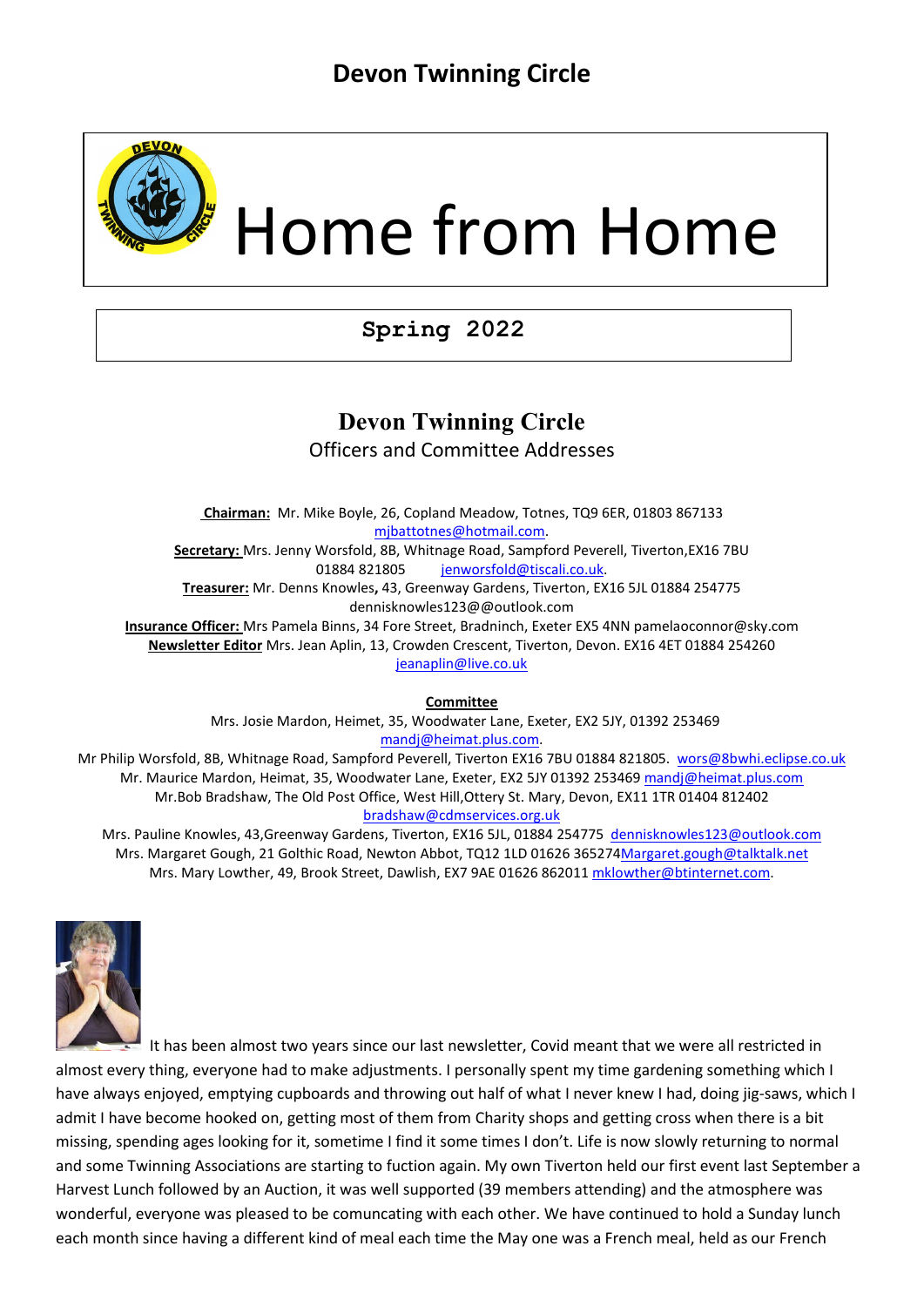visitor from Chinnon who were invited to come in May decide that they would give it a miss due to Covid and the fact passports were needed, shame but Tiverton are visiting Hofheim, our Germany town at the end of this month flying from Heathrow, 25 members have booked.

> **Please send articles, reports, photographs by Email to:**[Jeanaplin@live.co.uk](mailto:Jeanaplin@live.co.uk) **by post to Mrs J.Aplin, 13 Crowden Crescent, Tiverton, Devon. EX16 4ET**



We would love to hear from those Association's, and there are quite a few, that have NOT as yet sent in an article for the newsletter and a chance to win the  $E_50 +$  maybe another  $E_50 +$  being presented with the cup for the best article during the year.

#### *Come on let's be 'earing from you*

++++++++++++++++++++++++++

Next General Meeting is

## **Exmouth Twinners help their German friends**

Creating and developing friendship between communities on both sides of The Channel is the whole purpose of town twinning so, when Exmouth Twinning Association members heard about the devastating floods in Germany last July, the first thought was 'How can we help our friends?'

Langerwehe, Exmouth's twin town, escaped the very worst of the flooding but its surroundings were severely damaged and the Ahr Valley, a beautiful area we have visited on twinning trips, was almost destroyed with serious loss of life.

Since Covid had caused the cancellation of the past two years' twinning trips there were unused funds in the bank, so the unanimous decision was made to send £2000 to the German Twinning Association for them to distribute as they saw fit.

We now know that 800 Euros each went to the funds for families in Langerwehe and in nearby Inden, to help those who had been hit particularly hard by the floods. The Mayor of Langerwehe wrote – '*Dear Friends from Exmouth, I would like to take this opportunity to thank you most sincerely for your commitment to our region and for your generous donation towards helping citizens of Langerwehe who have been particularly affected by the recent floods.*

The Mayor of Inden expressed his sincere gratitude saying how much he and his fellow citizens appreciated this overwhelming symbol of solidarity. He said he had not really expected that help would come from England after Brexit, but our generosity had shown him how strong the personal twinning links are and how resilient against political decisions.



*Peter Trarbach outside his house in Dernau.*

In the Ahr Valley part of our gift was given to Peter Trarbach and his family, who lost all their personal belongings in the floods. They had to shelter in their attic to escape the flood water and their house was devastated inside. In the picture you see Peter in front of his house on the day he was given the money. He later wrote in his letter of thanks -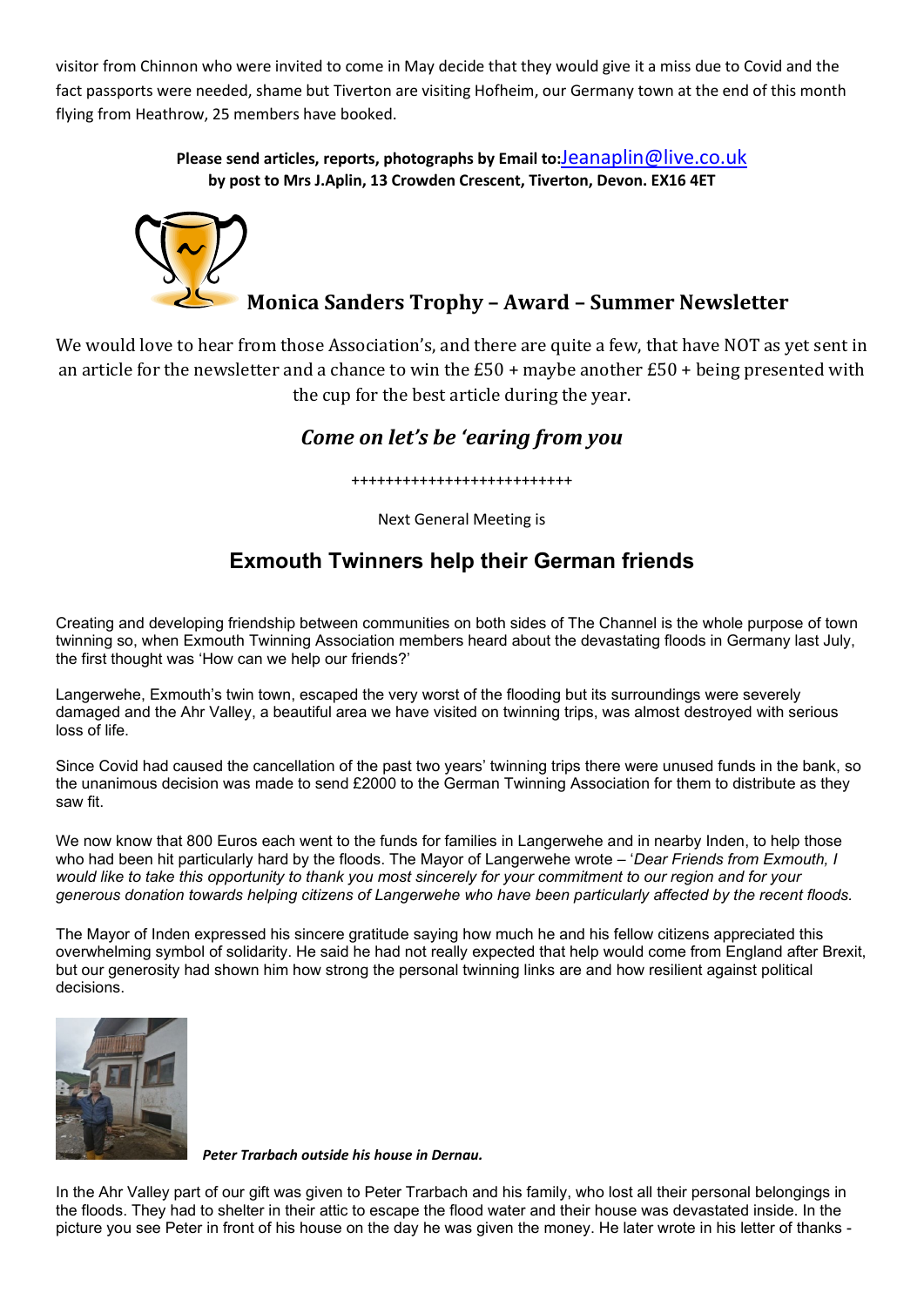#### *'Dear members of the Exmouth Twinning Association,*

*We would like to thank you very much for the generous donation of 800 € …………. During the flood waters on July 14, our entire house was destroyed ……………… We would like you to know that your unexpected money gift has brought us great emotional comfort and is helping us to cope with this terrible natural disaster.'* 





 **Destroyed railway track along the Ahr Destroyed stone bridge along the Ahr**

Exmouth twinners were very pleased to hear such positive responses to their donation which has not only provided practical help but has also reinforced the strong bonds of friendship that exist between our two towns.

After two years of Covid related disruption of our twinning visits, Exmouth twinners are looking forward to renewing those friendship bonds as they welcome their German friends back to Devon in July 2022 for a belated celebration of 35 years of the twinning link. They will also be visiting their other twin town, Dinan in Brittany, during June.

Maggie Gingell

Exmouth Twinning Association



#### **BAMPTON TWINNING ASSOCIATION VISIT TO VILLERS-BOCAGE 2022**

Since our last trip, the requirements for entering France had been revised. We needed to have an up-to-date passport (with slightly revised rules on expiry), proof of travel insurance, a Covid travel pass and details of where we were staying. The latter item on the list was concerning, however, two days before travelling, I received the information from the French Jumelage President with details on our cultural visit, listing all the French hosts and their visitors.

After 2 false starts, in 2020 and 2021 for well documented reasons, 24 twinners set off from Bampton at 6:15am on Friday morning, 29th April. The evening before, we had been informed by Brittany Ferries that our planned 8:30am ferry from Poole was delayed until 11am. It did allow an extra couple of hours in bed, but it meant our planned visit to Bayeux in the afternoon was cancelled and our arrival in Villers-Bocage was delayed from 6pm to 8:45pm resulting in the postponement of our welcoming reception.

The ferry departed at 11am with our 22 members of the association. You may have spotted a difference in the numbers as we had to leave a couple on the quayside because one of them didn't have their Covid Travel pass.

When we arrived at Cherbourg, two police officers boarded the coach and asked for our passports, nothing else, just our passports! They took our passports away and stamped them.

On arrival in Villers-Bocage, what was left of the evening, was spent with the individual families, enjoying their food and drink, and catching up on 3 years of news.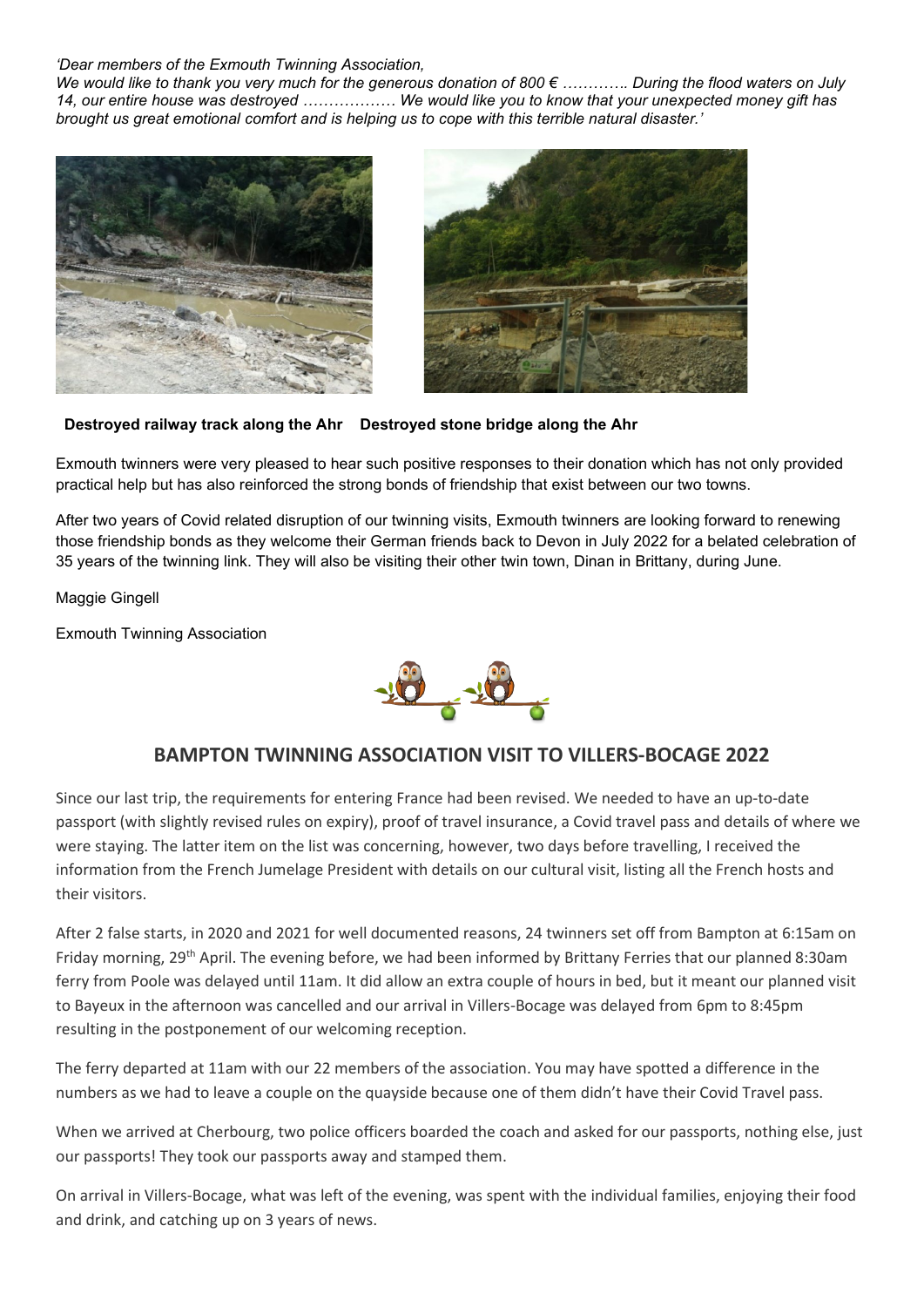On Saturday morning, both sets of twinners set off from Villers-Bocage to Michaudiere farm, a 50-mile drive south. La Michaudiere is a family owned and run attraction in the Southern Normandy countryside. Dedicated to the working horse, the old buildings house various displays of artifacts and items of interest from yesteryear. We wandered round the gardens, where there were a lot of some quite quirky sculptures to be seen.



In addition, there were several traditional outdoor games which kept us entertained until we watched a 20-minute documentary from the 1930s about hand-making a large carriage wheel. It was then time for lunch. we went inside the rustically styled restaurant for a traditional Normandy lunch. Aperitif first (pommeau or kir), then starter (a fish or meat terrine) along with unlimited wine and cider. Main course was ham (more like lean pork steak), mashed potato with a pommeau sauce. Then a small glass of calvados to burn a hole for what followed - cheese and salad, crème aux oeufs maison, coffee and more calvados.

Then the highlight of the day, the horse show. We were treated to a wonderful display of stunningly lovely animals going through their paces, from a chariot pulled by four horses abreast as in Roman times, to the charm of a little donkey shay. The whole 80-minute show of heavy horses, ponies and donkeys was thoroughly entertaining, an absolute joy. We were seated in a covered seating area outside and the show consisted of a demonstration of what these magnificent horses can do other than just pulling ploughs. A team of riders demonstrated their equestrian skills, standing on the backs of the horses at varying speeds, including full gallop - if these had been war horses on a mediaeval battlefield, they would have been terrifying! Teams of two, three or five horses showed their manoeuvrability pulling chariots and carriages. There were moments of humour too provided by a donkey, miniature ponies, and baby goat. There was one final surprise when a very large bullock came racing through with a young lady in the saddle!



We were sent on our way with a choice of cider, wine, or soft drinks, and buying opportunities. An excellent day out.

On returning to Villers-Bocage, we had an hour to relax before getting changed into our glad rags for a dinner dance at the local hall. The music was provided by Les Ecraoulettes, who entertained us with traditional folk music, mainly from Ireland and France. A glass (or two) of sparkling Saumur wine was the aperitif. ahead of a delicious meal, and more wine, that carried on well into the night. After a few drinks, a few of the Bampton members took to the stage to give us a rendition of the 'The Fields of Athenry'.

Sunday was a more relaxing day with our host families.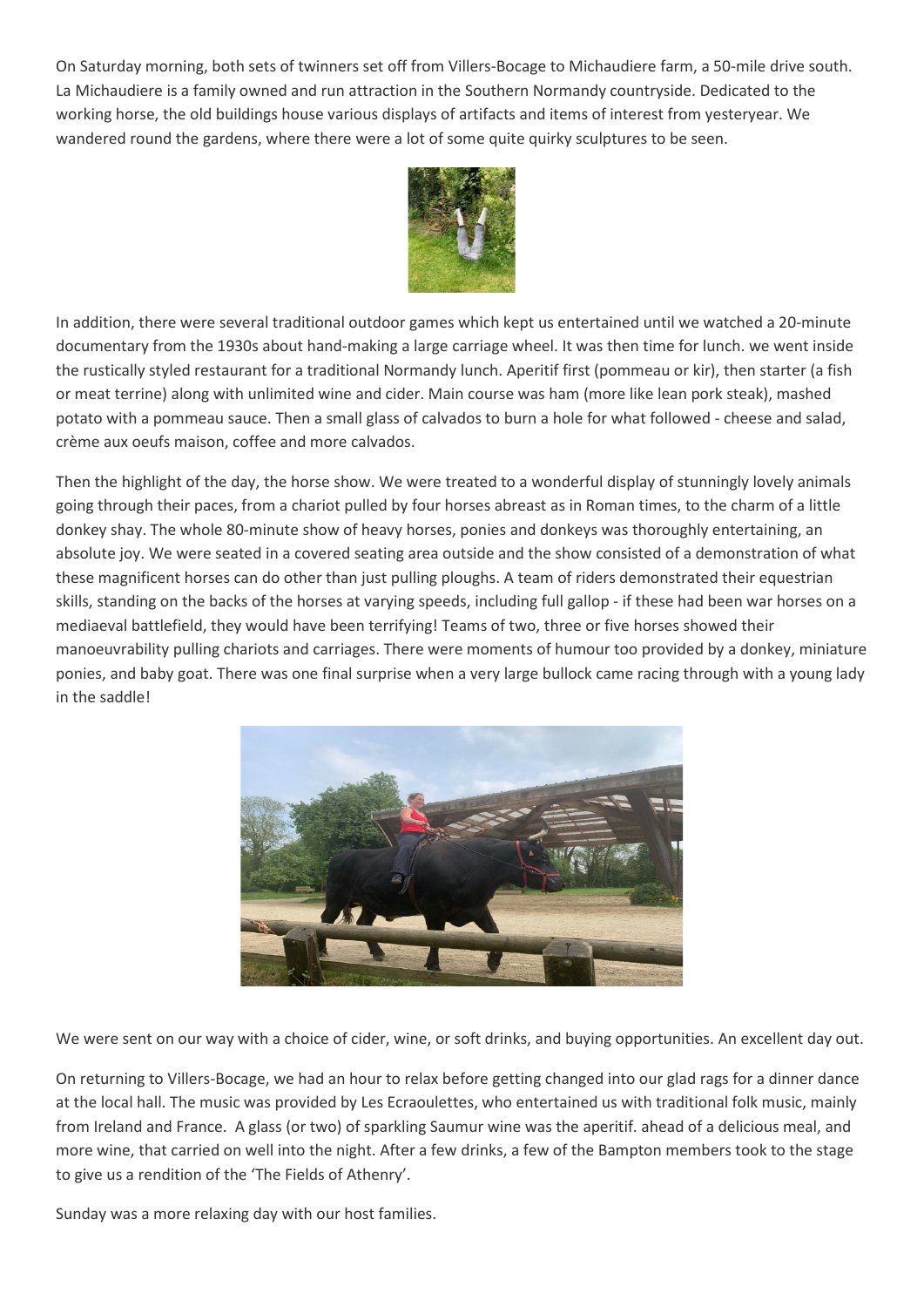Some families joined together for an afternoon BBQ with fine food, drink and conversation. An impromptu game of boules resulting a victory for the English.

Our Chair was taken on a tour of the local countryside, passing through many small agricultural villages, a great wheat growing area coupled with oil seed rape and of course a great many dairy herds vital for the production of FROMAGE!!!! A stop was made at the delightful small town of *Beaumont-en-Auge, the birthplace of M Laplace, a famous French physicist and philosopher, and a* friend of Robert Newton. After a tres bonne crepe for lunch, at the Normandy Café in Pont-l'Évêque, they were making their way back to the car when they spotted a blue deux chevaux. The car owner was the farmer from whom we had driven a fleet of deux chevaux in 2016. On checking the 2016 photo on the phone, it amazingly, was the same registration number as on the one in front of them, it being the very car they had previously driven!



One of our twinners, on his first visit to Villers-Bocage, after a morning at Caen market, was taken on a tour of the Omaha and Juno beaches and Arromanches-les-Bains. Colin took time for a photographic opportunity.



Another family were taken to Ile Tatihou for the kite festival. The island is home to a maritime and sea-life museum, botanical gardens, a beautiful bird reserve and the [UNESCO-listed](https://en.normandie-tourisme.fr/unesco-world-heritage-sites/) Vauban tower.

In the evening, we all joined together in the local hall, for a leisurely buffet and drinks with speeches from Brian Smith (Chair of Bampton Twinning) and Evelyne LeSauvage (President of Villers-Bocage Jumelage). The stragglers left at the end of the evening were treated to Liquer 44 which had been prepared by Evelyne's husband who sadly died a month before our visit.



"The Liqueur 44 is a Calvados-based liqueur, very sweet, and it can be enjoyed perfectly as a digestive. The origin of its name derives from the fact that each ingredient is added in portions of 44, that is to say, 44 sugar cubes, 44 coffee beans … starting with the orange to macerate which must have 44 holes. Then left for 44 days, but shaken daily."